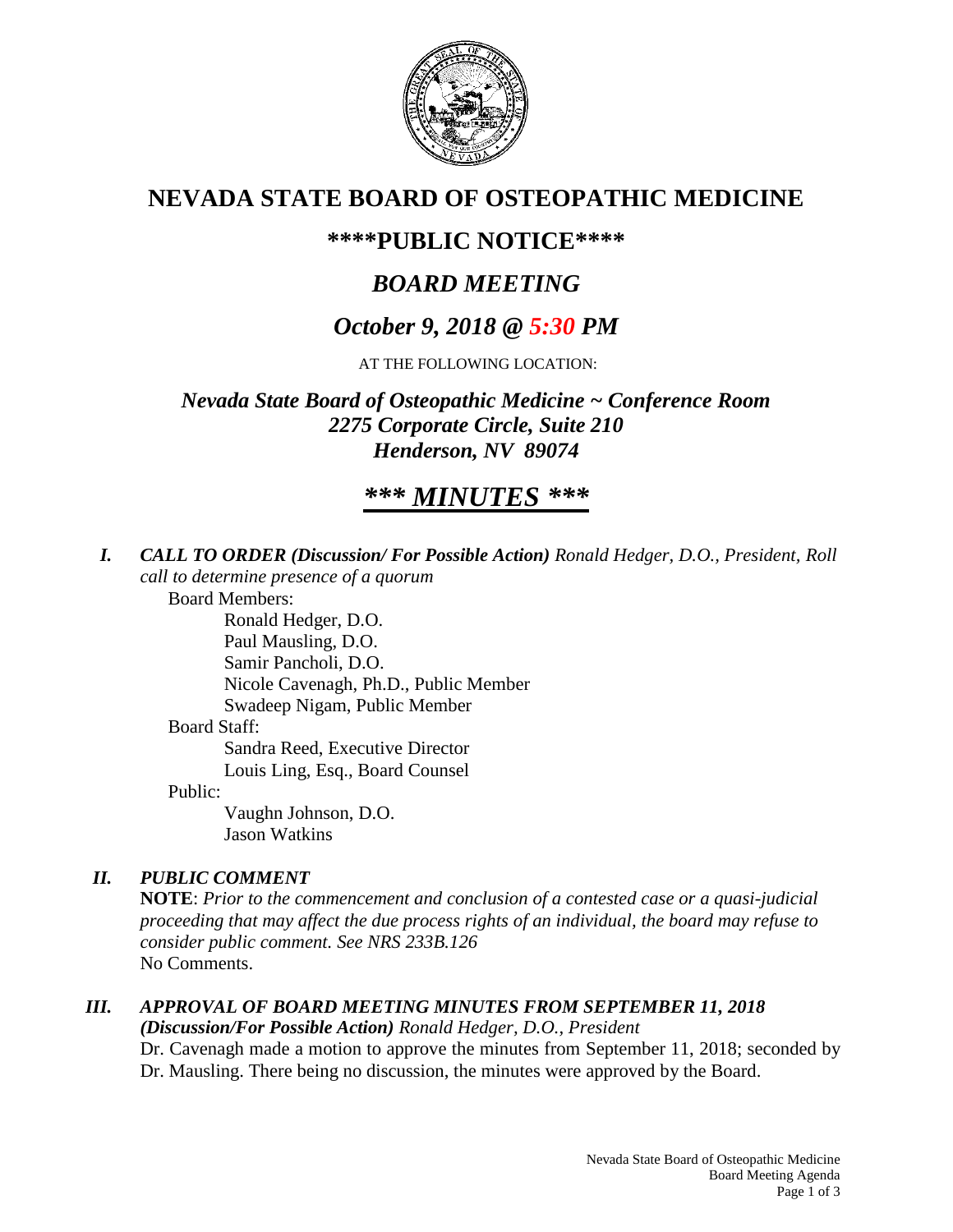## *IV. CONSENT AGENDA TO GRANT LICENSURE FOR OSTEOPATHIC PHYSICIANS , SPECIAL LICENSE OSTEOPATHIC PHYSICIANS & PHYSICIAN ASSISTANTS (Discussion/ For Possible Action) Ronald Hedger, D.O., President*

Under this item the Board may consider the recommendations of the Executive Director and/or President/Vice President to grant licensure to the below listed applicants. The Board may remove any applicant's name from the consent motion, but may not discuss the contents of the application for licensure without the applicant present following proper notice pursuant to the open meeting law.

| <b>Osteopathic Physician Name</b>    | <b>Specialty</b>             |
|--------------------------------------|------------------------------|
| Berj Dermendjian, D.O.               | <b>Internal Medicine</b>     |
| Ileana Farrada, D.O.                 | Internal Medicine            |
| Dyllen Grossman, D.O.                | Internal Medicine            |
| Tyler Peterson, D.O.                 | <b>Family Medicine</b>       |
| Daniel Psoinos, D.O.                 | Psychiatry                   |
| Jordan Wagner, D.O.                  | <b>Emergency Medicine</b>    |
| Sandy Zambrano, D.O.                 | Internal Medicine            |
| <b>Physician Assistant</b>           | <b>Supervising Physician</b> |
| Tessa Semlek, PA-C                   | Allan MacIntyre, D.O.        |
| Matthew West, PA-C                   | Justin Heath, D.O.           |
| <b>Special Licenses NRS.633.411:</b> |                              |
| Olga Garcia, D.O.                    | UNLVSOM – General Surgery    |

Mr. Nigam made a motion to approve the licensees as written; and, seconded by Dr. Pancholi. There being no discussion, the Board approved licensure.

### *V. CONSIDERATION/APPROVAL OF DEFERRED RVENUE CALCULATION FOR FY2017-18 AUDIT AND FUTURE AUDITS, (Discussion/For Possible Action) Ronald Hedger, D.O.,*

Mr. Watkins explained the deferred revenue calculation numbers and purpose for suggestion the deferment. Mr. Nigam made a motion to approve the calculations for the 2017-2018 fiscal year and future audits; seconded by Dr. Cavenagh. There was some discussion, and the motion was approved by the Board.

## *VI. +CONSIDERATION OF APPLICATION FOR FULL LICENSURE FOR OSTEOPATHIC PHYSICIAN VAUGHN JOHNSON, D.O.,(Personal Appearance),*

*(Discussion/For Possible Action) NOTE: The Board may go into closed session pursuant to NRS 241.030 to move to a closed session because the discussion may involve this applicant's character, alleged misconduct, professional competence, or similar items. Ronald Hedger, D.O., President* 

Dr. Hedger asked Dr. Johnson to explain the disciplinary actions in Utah and the domestic violence charges. After several questions of Dr. Johnson by Board Members and a brief discussion, Dr. Hedger made a motion to deny licensure. The motion was seconded by Dr. Pancholi, and the licensure was denied for Vaughn Johnson, D.O. The Board agreed that the denial was based on the past disciplinary and domestic violence history.

## *VII. CONSIDERATION OF POTENTIAL REVISIONS OR AMENDMENTS TO BOARD MEMBER MANUAL AND EMPLOYEE HANDBOOK, (Discussion/For Possible Action) Ronald Hedger, D.O., President*